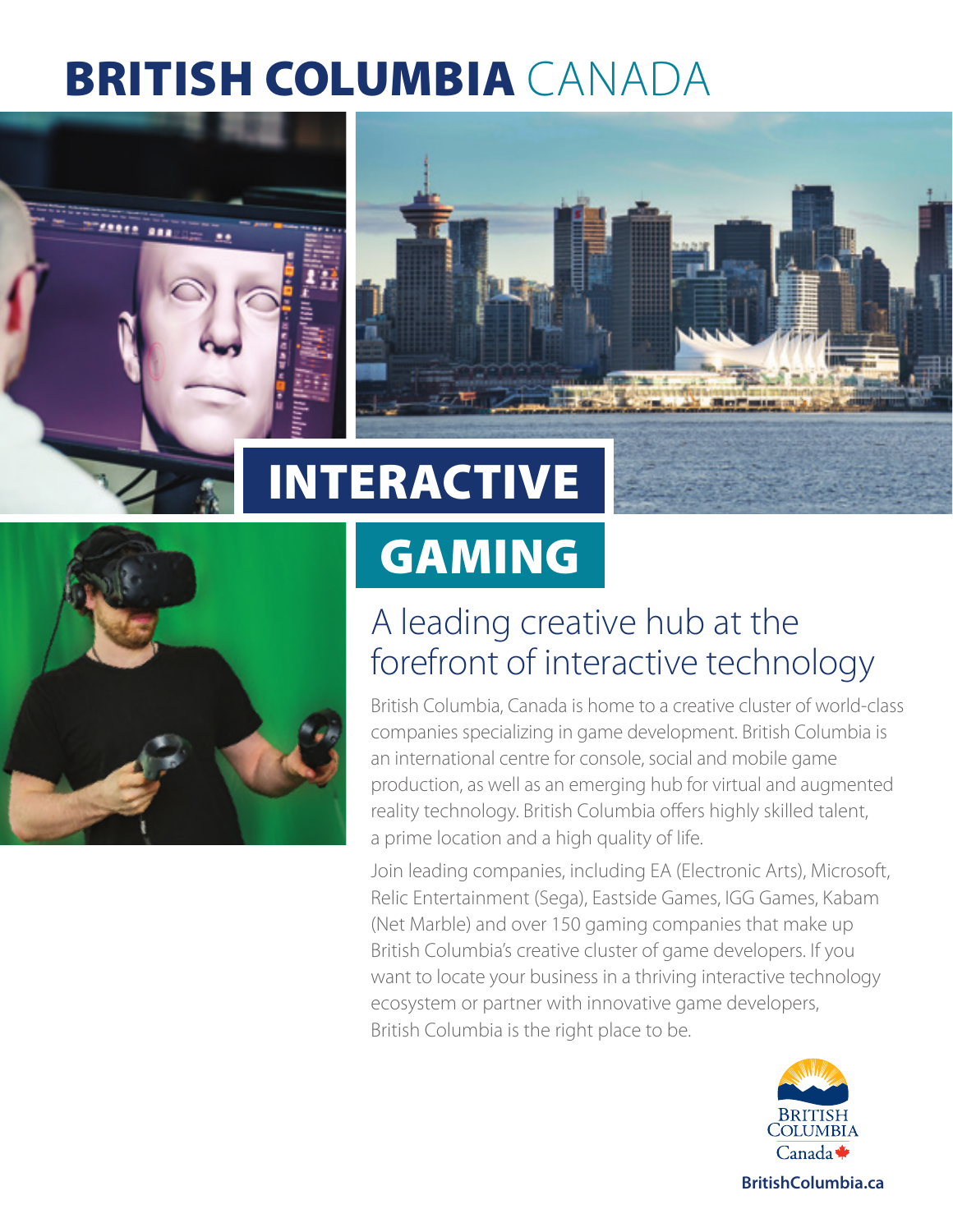

## British Columbia's dynamic interactive cluster

British Columbia's studios generate creative and cutting-edge games that have developed a loyal following around the world.

#### THRIVING CREATIVE ECOSYSTEM

Benefit from British Columbia's dynamic, highly-skilled and multicultural pool of designers, engineers and artists. B.C. tech workers have experience in the entire range of interactive productions, from console games to the fast-paced development of mobile tools.

All of British Columbia's major educational institutions are engaged in digital media, providing comprehensive training and outstanding facilities. A steady stream of new graduates and innovation flows into the sector from B.C.'s prolific educational programs and research centres.

British Columbia's interactive gaming sector also enjoys strong relationships with film, television, animation and virtual reality producers. This fuels a collaborative and community-based approach to projects, resulting in innovative productions.

### A PRIME LOCATION

As Canada's Pacific gateway, British Columbia is ideally located with a business day that conveniently overlaps with afternoon working hours in Europe, morning work schedules in Asia and is synchronized for the full day with California and Washington State.

Vancouver's reputation as a global tech hub has been steadily growing, with the city already internationally renowned for its liveability and spectacular location. In 2018, Mercer rated Vancouver as the top North American city for quality of living and number five in the world. Vancouver is also ranked sixth in the Economist's Global Livability Report out of 140 cities. These studies reflect British Columbia's high level of stability, health care, culture and environment, education and infrastructure.

Victoria and Kelowna have also established video game development hubs of their own, including big players such as Hyper Hippo and Codename Entertainment.

### SUPPORTIVE GOVERNMENT

- ▶ British Columbia's general corporate income tax rate is 12%. When combined with the federal rate, businesses pay an overall rate of 27%.
- **Enjoy the lowest provincial personal income taxes in Canada for single** individuals earning up to \$125,000.
- The \$100-million BC Tech Fund, a venture capital fund-of-funds, invests in emerging technology companies in B.C. and supports the development of a strong venture capital system.
- **Find information on incentives at [BritishColumbia.ca.](https://www.britishcolumbia.ca/)**

#### EXCEPTIONAL TALENT

British Columbia's large, flexible and educated workforce of more than 114,000 across the broader tech ecosystem is well represented by highly skilled, diverse and energetic talent. And the province has a growing number of technology-related graduates.

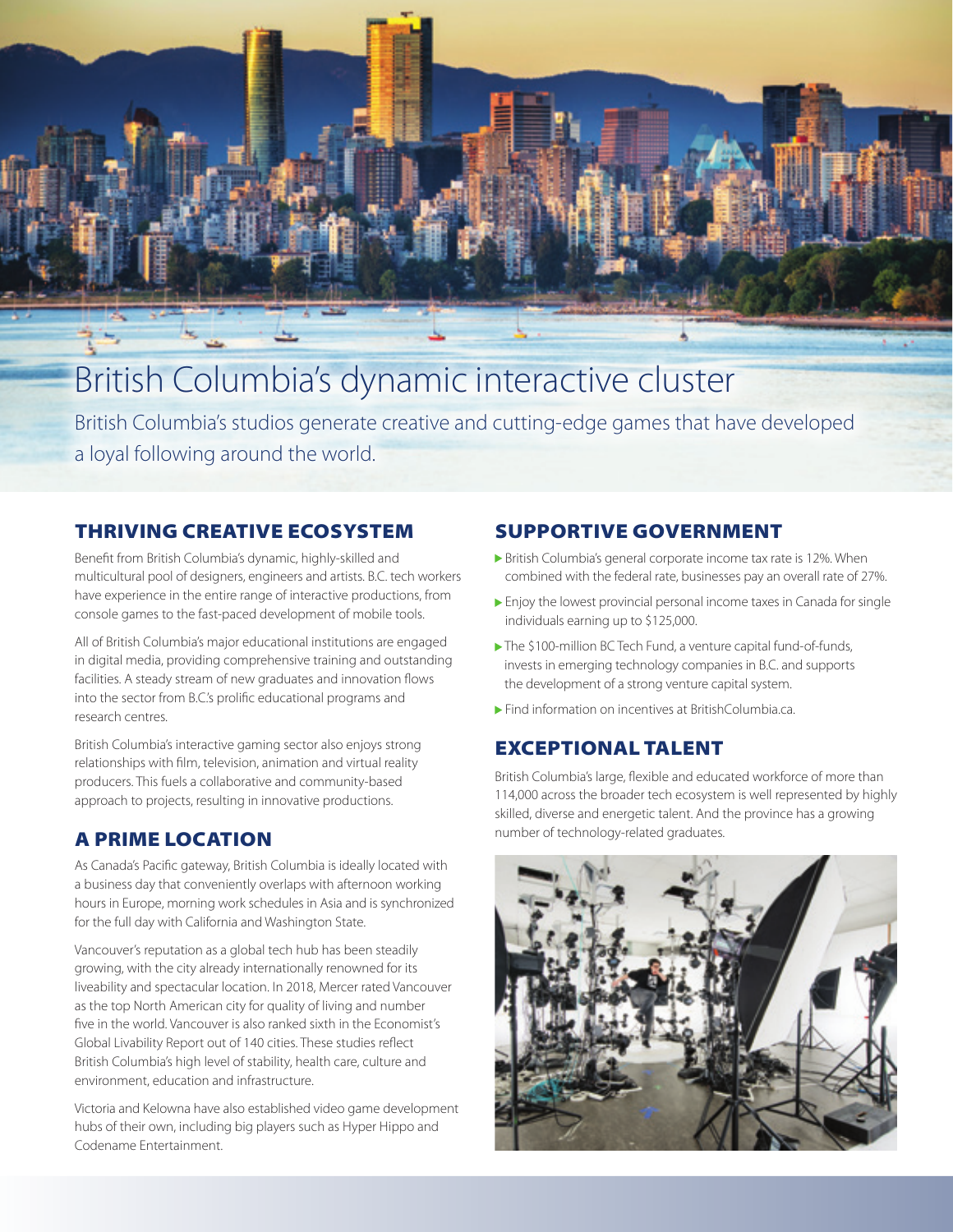

#### CREATING THE INTERACTIVE FUTURE

British Columbia is home to one of the oldest video game clusters in North America, established in the early 1980s. Building on that strong foundation, today the province hosts a thriving game development industry full of large-scale game developers as well as indie game studios.

British Columbia is also playing a major role in the development of virtual reality technology, with Vancouver and Seattle at the centre of the Pacific Northwest hub of VR development. British Columbia's VR firms, including Microsoft, Cloudhead Games and Archiact, are already looking beyond entertainment to create the future of computing, using VR and mixed reality to build practical tools to enhance education, health care and other sectors.